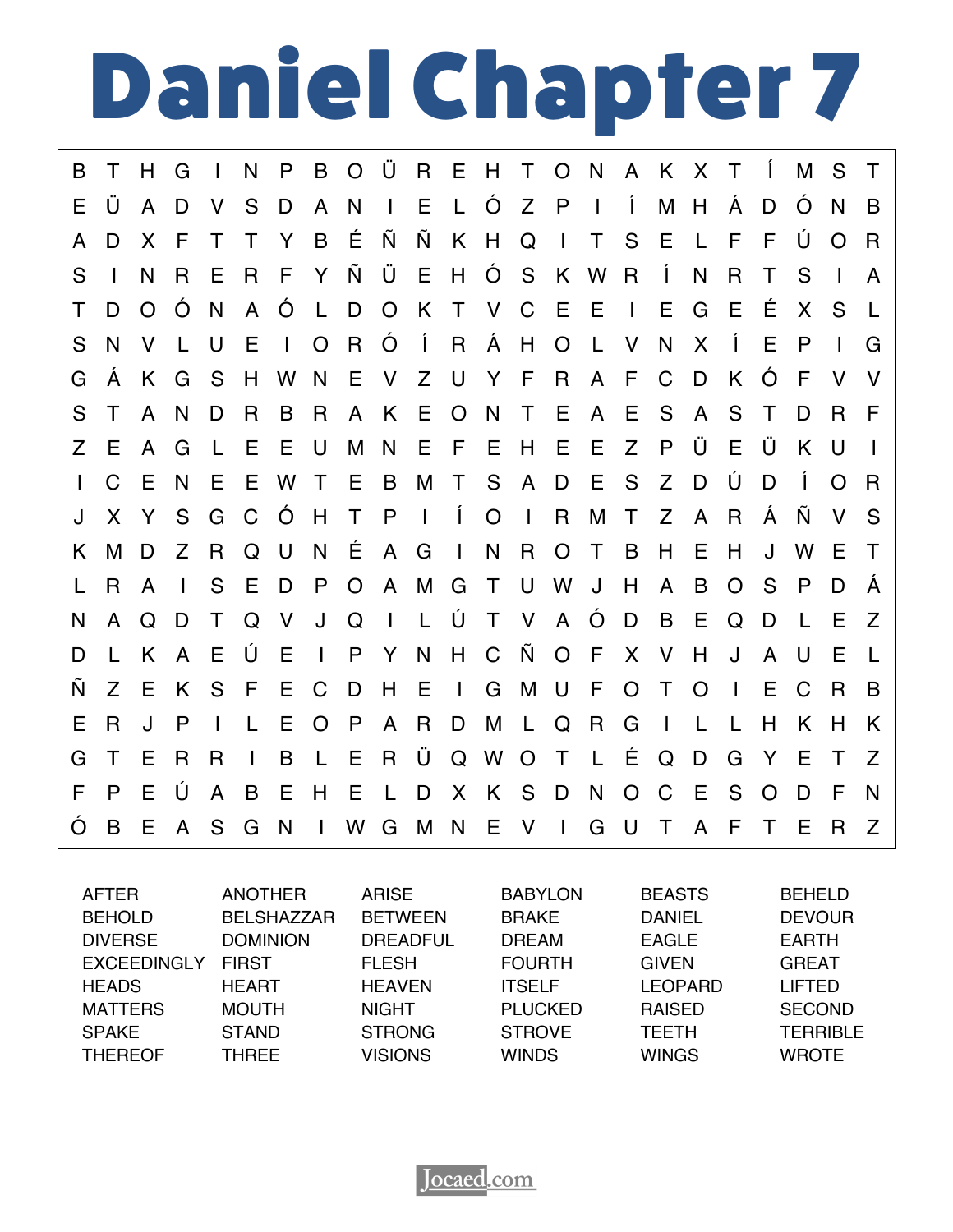## sour Daniel Chapter 7



| <b>AFTER</b>       | <b>ANOTHER</b>    | <b>ARISE</b>    | <b>BABYLON</b> | <b>BEASTS</b>  | <b>BEHELD</b>   |
|--------------------|-------------------|-----------------|----------------|----------------|-----------------|
| <b>BEHOLD</b>      | <b>BELSHAZZAR</b> | <b>BETWEEN</b>  | <b>BRAKE</b>   | <b>DANIEL</b>  | <b>DEVOUR</b>   |
| <b>DIVERSE</b>     | <b>DOMINION</b>   | <b>DREADFUL</b> | <b>DREAM</b>   | <b>EAGLE</b>   | <b>EARTH</b>    |
| <b>EXCEEDINGLY</b> | <b>FIRST</b>      | <b>FLESH</b>    | <b>FOURTH</b>  | <b>GIVEN</b>   | <b>GREAT</b>    |
| <b>HEADS</b>       | <b>HEART</b>      | <b>HEAVEN</b>   | <b>ITSELF</b>  | <b>LEOPARD</b> | <b>LIFTED</b>   |
| <b>MATTERS</b>     | <b>MOUTH</b>      | <b>NIGHT</b>    | <b>PLUCKED</b> | <b>RAISED</b>  | <b>SECOND</b>   |
| <b>SPAKE</b>       | <b>STAND</b>      | <b>STRONG</b>   | <b>STROVE</b>  | <b>TEETH</b>   | <b>TERRIBLE</b> |
| <b>THEREOF</b>     | <b>THREE</b>      | <b>VISIONS</b>  | <b>WINDS</b>   | <b>WINGS</b>   | <b>WROTE</b>    |

**Jocaed**.com